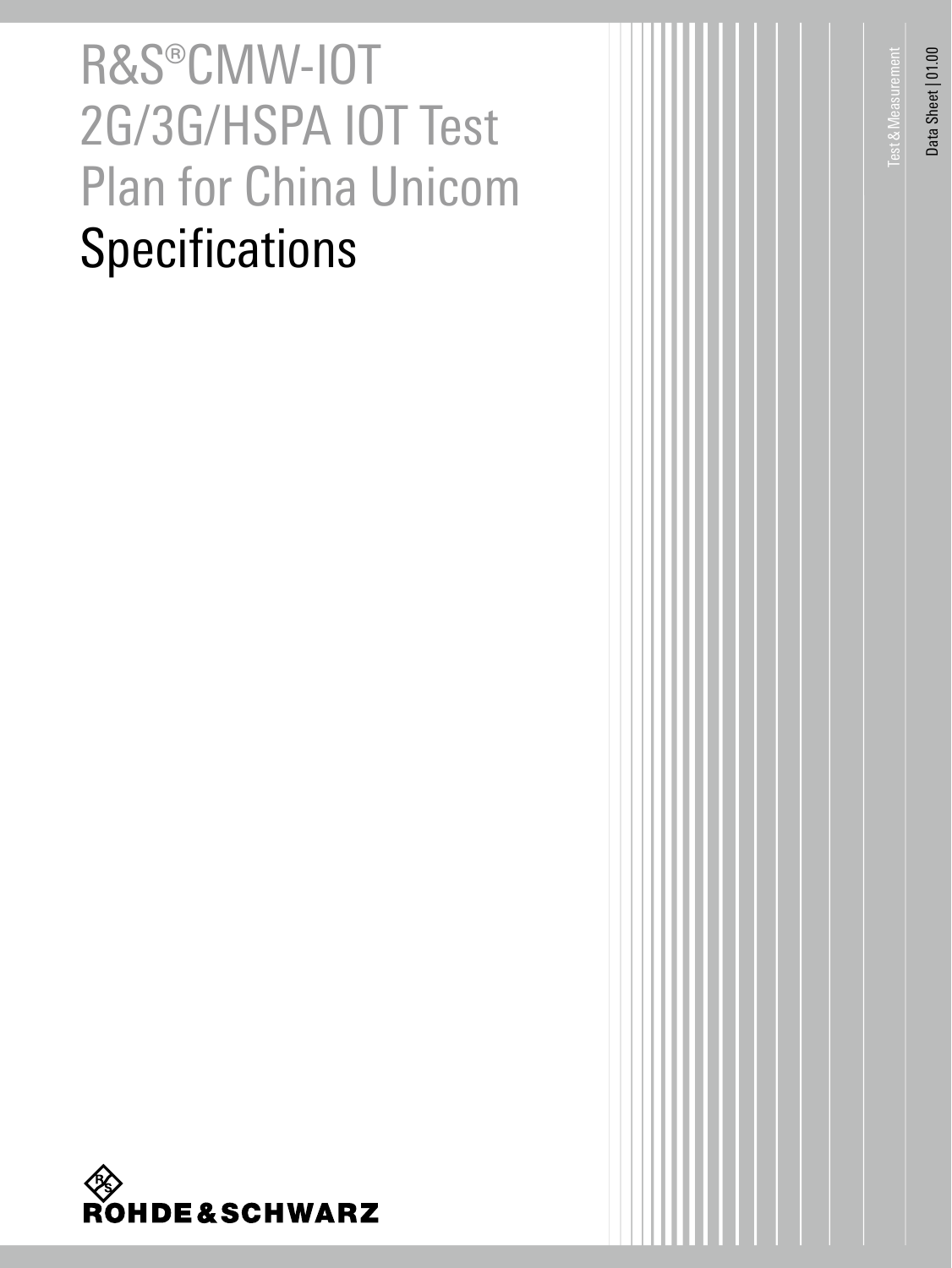### **CONTENTS**

The specifications in this document apply to the R&S®CMW500 with software release 2.1.27 and later.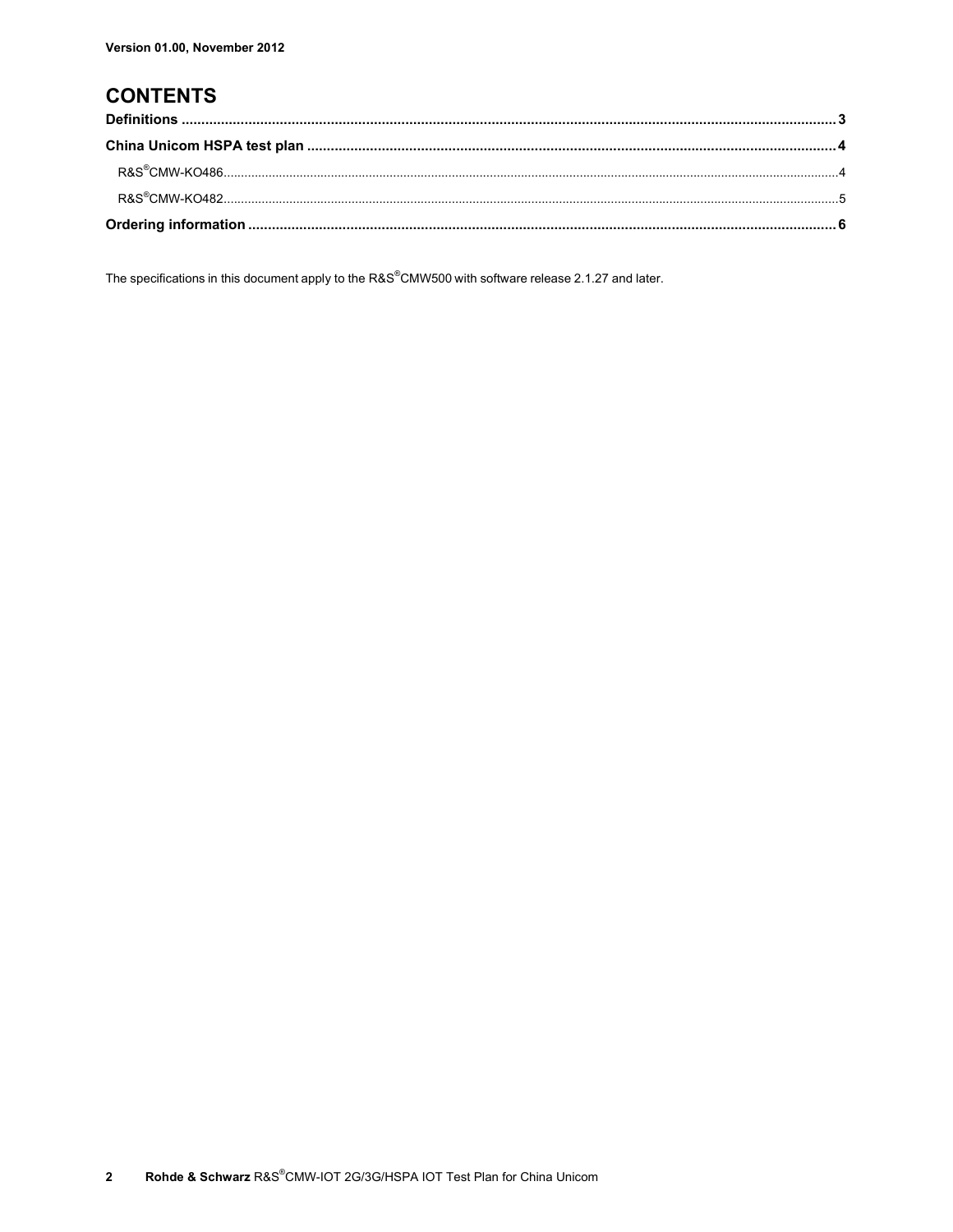### **Definitions**

**General** 

Product data applies under the following conditions:

- Three hours storage at ambient temperature followed by 30 minutes warm-up operation
- Specified environmental conditions met
- Recommended calibration interval adhered to
- All internal automatic adjustments performed, if applicable

### **Specifications with limits**

Represent warranted product performance by means of a range of values for the specified parameter. These specifications are marked with limiting symbols such as  $\leq$ ,  $\leq$ ,  $\geq$ ,  $\pm$ , or descriptions such as maximum, limit of, minimum. Compliance is ensured by testing or is derived from the design. Test limits are narrowed by guard bands to take into account measurement uncertainties, drift and aging, if applicable.



### **Specifications without limits**

Represent warranted product performance for the specified parameter. These specifications are not specially marked and represent values with no or negligible deviations from the given value (e.g. dimensions or resolution of a setting parameter). Compliance is ensured by design.

#### **Typical data (typ.)**

Characterizes product performance by means of representative information for the given parameter. When marked with <, > or as a range, it represents the performance met by approximately 80 % of the instruments at production time. Otherwise, it represents the mean value.

#### **Nominal values (nom.)**

Characterize product performance by means of a representative value for the given parameter (e.g. nominal impedance). In contrast to typical data, a statistical evaluation does not take place and the parameter is not tested during production.

#### **Measured values (meas.)**

Characterize expected product performance by means of measurement results gained from individual samples.

#### **Uncertainties**

Represent limits of measurement uncertainty for a given measurand. Uncertainty is defined with a coverage factor of 2 and has been calculated in line with the rules of the Guide to the Expression of Uncertainty in Measurement (GUM), taking into account environmental conditions, aging, wear and tear.

Device settings and GUI parameters are indicated as follows: "parameter: value".

Typical data as well as nominal and measured values are not warranted by Rohde & Schwarz.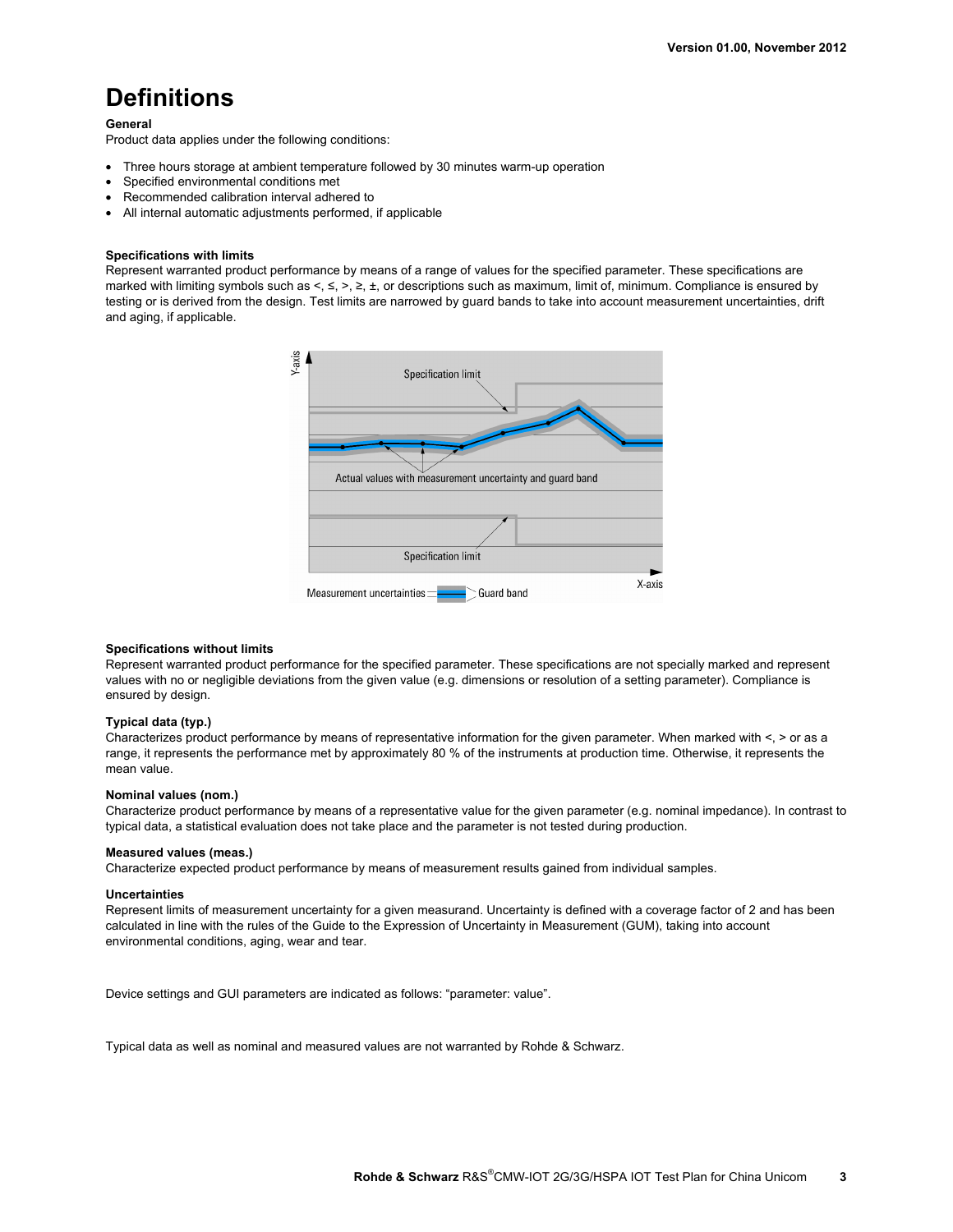### **China Unicom HSPA test plan**

### **R&S®CMW-KO486**

The China Unicom HSPA test plan is performed on an R&S®CMW500 protocol tester. As a minimum configuration, an R&S®CMW500 protocol tester GSM and WCDMA stack are required.

| China Unicom test plan section | <b>Test case</b>                    | <b>Comments</b> |
|--------------------------------|-------------------------------------|-----------------|
| 1.1.1                          | HSDPA, start and stop               |                 |
| 1.1.2                          | HSDPA, MO and MT voice call         |                 |
| 1.1.3                          | HSDPA, handover from HSDPA-capable  |                 |
|                                | cell to HSDPA-non-capable cell      |                 |
| 1.1.4                          | HSDPA, handover from HSDPA-non-     |                 |
|                                | capable cell to HSDPA-capable cell  |                 |
| 1.1.5                          | HSDPA, uplink radio bearer          |                 |
|                                | reconfiguration                     |                 |
| 1.1.6                          | HSDPA, hard handover                |                 |
| 1.1.7                          | HSDPA, temporary loss of service    |                 |
| 1.1.8                          | HSDPA, active set update            |                 |
| 1.1.9                          | HSDPA, active set update failure    |                 |
| 1.1.10                         | HSDPA, serving cell change,         |                 |
|                                | soft handover                       |                 |
| 1.1.11                         | HSDPA, serving cell change,         |                 |
|                                | hard handover                       |                 |
| 1.1.12                         | HSDPA, transition from CELL FACH to |                 |
|                                | CELL DCH                            |                 |
| 1.1.13                         | HSDPA, transition from CELL_PCH to  |                 |
|                                | CELL_DCH                            |                 |
| 1.1.14                         | HSDPA, transition from URA_PCH to   |                 |
|                                | CELL DCH                            |                 |
| 1.1.15                         | HSUPA, start and stop               |                 |
| 1.1.16                         | HSUPA, MO and MT voice call         |                 |
| 1.1.17                         | HSUPA, MO and MT SMS, CS domain     |                 |
| 1.1.18                         | HSUPA, handover from HSUPA-capable  |                 |
|                                | cell to HSUPA-non-capable cell      |                 |
| 1.1.19                         | HSUPA, handover from HSUPA-non-     |                 |
|                                | capable cell to HSUPA-capable cell  |                 |
| 1.1.20                         | HSUPA, uplink radio bearer          |                 |
|                                | reconfiguration                     |                 |
| 1.1.21                         | HSUPA, hard handover                |                 |
| 1.1.22                         | HSUPA, temporary loss of service    |                 |
| 1.1.23                         | HSUPA, active set update            |                 |
| 1.1.24                         | HSUPA, active set update failure    |                 |
| 1.1.25                         | HSUPA, serving cell change,         |                 |
|                                | soft handover                       |                 |
| 1.1.26                         | HSUPA, serving cell change,         |                 |
|                                | hard handover                       |                 |
| 1.1.27                         | HSUPA, transition from CELL_FACH to |                 |
|                                | CELL_DCH                            |                 |
| 1.1.28                         | HSUPA, transition from CELL_PCH to  |                 |
|                                | CELL DCH                            |                 |
| 1.1.29                         | HSUPA, transition from URA PCH to   |                 |
|                                | CELL DCH                            |                 |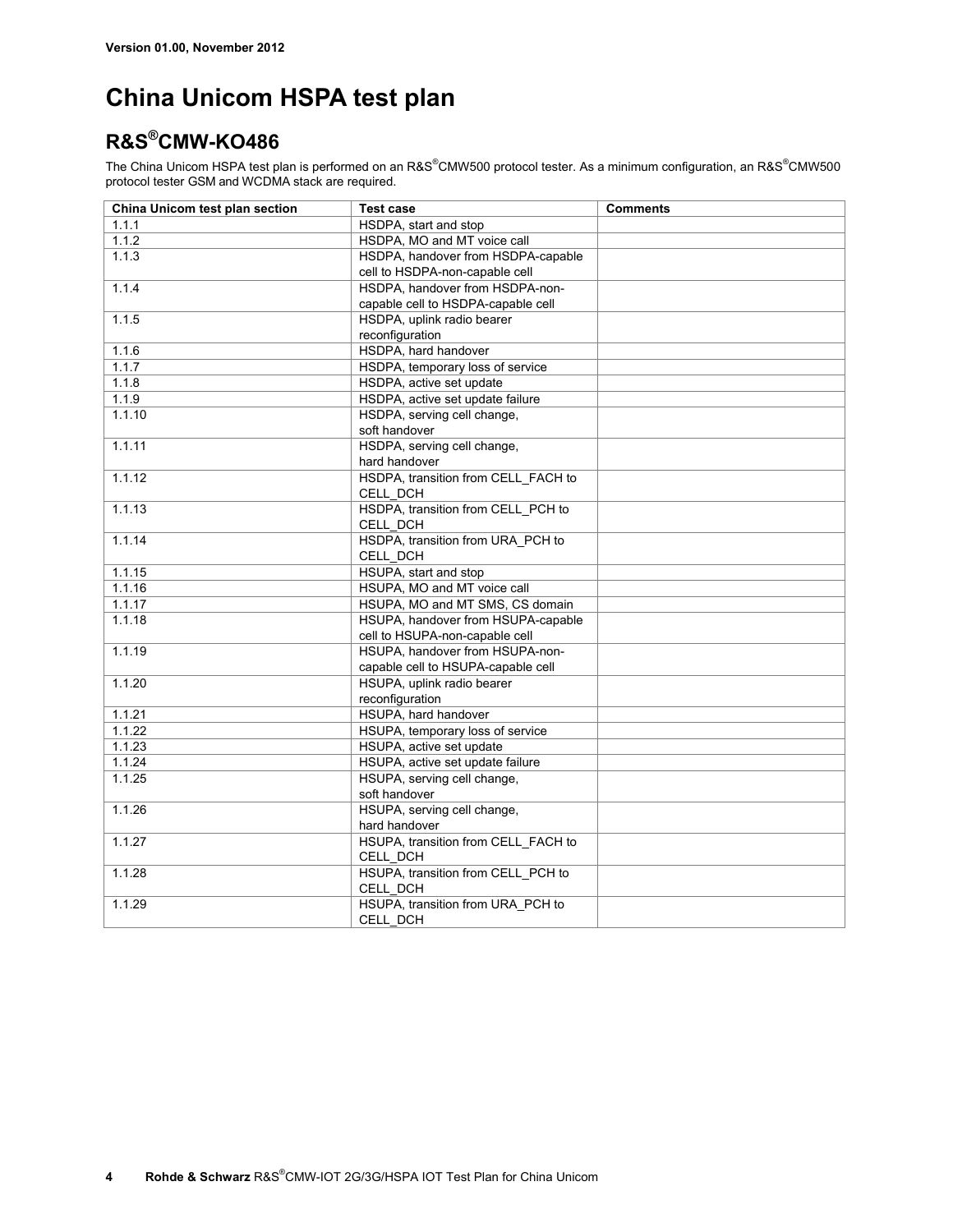### **R&S®CMW-KO482**

The China Unicom AMR and call processing test plan is performed on an R&S®CMW500 protocol tester. As a minimum configuration, an R&S<sup>®</sup>CMW500 protocol tester GSM and WCDMA stack are required.

| China Unicom test plan section | <b>Test case</b>                                               | <b>Comments</b> |
|--------------------------------|----------------------------------------------------------------|-----------------|
| 1.1.1                          | MO voice call. MO voice call release                           |                 |
|                                | Conversational/speech/UL: 4.75 kbps                            |                 |
|                                | DL: 4.75 kbps/CS RAB + UL: 3.4 kbps                            |                 |
|                                | DL: 3.4 kbps SRBs for DCCH                                     |                 |
| 1.1.2                          | MT voice call, MO voice call release                           |                 |
|                                | Conversational/speech/UL: 5.15 kbps                            |                 |
|                                | DL: 5.15 kbps/CS RAB + UL: 3.4 kbps                            |                 |
|                                | DL: 3.4 kbps SRBs for DCCH                                     |                 |
| 1.1.3                          | MO voice call, MT voice call release                           |                 |
|                                | Conversational/speech/UL: 5.9 kbps                             |                 |
|                                | DL: 5.9 kbps/CS RAB + UL: 3.4 kbps                             |                 |
|                                | DL: 3.4 kbps SRBs for DCCH                                     |                 |
| 1.14                           | MT voice call, MT voice call release                           |                 |
|                                | Conversational/speech/UL: 6.7 kbps                             |                 |
|                                | DL: 6.7 kbps/CS RAB + UL: 3.4 kbps                             |                 |
|                                | DL: 3.4 kbps SRBs for DCCH                                     |                 |
| 1.1.5                          | MO voice call, MO voice call release                           |                 |
|                                | Conversational/speech/UL: 7.4 kbps                             |                 |
|                                | DL: 7.4 kbps/CS RAB + UL: 3.4 kbps                             |                 |
|                                | DL: 3.4 kbps SRBs for DCCH                                     |                 |
| 1.1.6                          | MT voice call, MO voice call release                           |                 |
|                                | Conversational/speech/UL: 7.95 kbps                            |                 |
|                                | DL: 7.95 kbps/CS RAB + UL: 3.4 kbps                            |                 |
|                                | DL:3.4 kbps SRBs for DCCH                                      |                 |
| 1.1.7                          | MO voice call, MT voice call release                           |                 |
|                                | Conversational/speech/UL: 10.2 kbps                            |                 |
|                                | DL: 10.2 kbps/CS RAB + UL: 3.4 kbps                            |                 |
|                                | DL: 3.4 kbps SRBs for DCCH                                     |                 |
| 1.1.8                          | MT voice call, MT voice call release                           |                 |
|                                | Conversational/speech/UL: 12.2 kbps                            |                 |
|                                | DL: 12.2 kbps/CS RAB + UL: 3.4 kbps                            |                 |
|                                | DL: 3.4 kbps SRBs for DCCH                                     |                 |
| 1.1.9                          | MO voice call, UE in CELL_DCH state,                           |                 |
|                                | MO voice call release                                          |                 |
| 1.1.10                         | MT voice call, UE in CELL_DCH state,                           |                 |
|                                | MT voice call release                                          |                 |
| 1111                           | MO voice call, UE in CELL_FACH state,                          |                 |
|                                | MO voice call release                                          |                 |
| 1.1.12                         | MT voice call, UE in CELL_FACH state,<br>MT voice call release |                 |
| 1.1.13                         |                                                                |                 |
|                                | MO voice call, UE in CELL_PCH state,<br>MO voice call release  |                 |
| 1.1.14                         | MT voice call, UE in CELL PCH state,                           |                 |
|                                | MT voice call release                                          |                 |
| 1.1.15                         | MO voice call, UE in URA PCH state,                            |                 |
|                                | MO voice call release                                          |                 |
| 1.1.16                         | MT voice call, UE in URA_PCH state,                            |                 |
|                                | MT voice call release                                          |                 |
| 1.1.17                         | MO voice call, call reject with cause #17                      |                 |
|                                | (user busy)                                                    |                 |
| 1.1.18                         | MO voice call, call reject with cause #19                      |                 |
|                                | (user alerting, no answer)                                     |                 |
| 1.1.19                         | MO voice call, reject with cause #21                           |                 |
|                                | (call rejected)                                                |                 |
| 1.1.20                         | DTMF, MT voice call                                            |                 |
| 1.1.21                         | DTMF, MO voice call                                            |                 |
| 1.1.22                         | MO international call                                          |                 |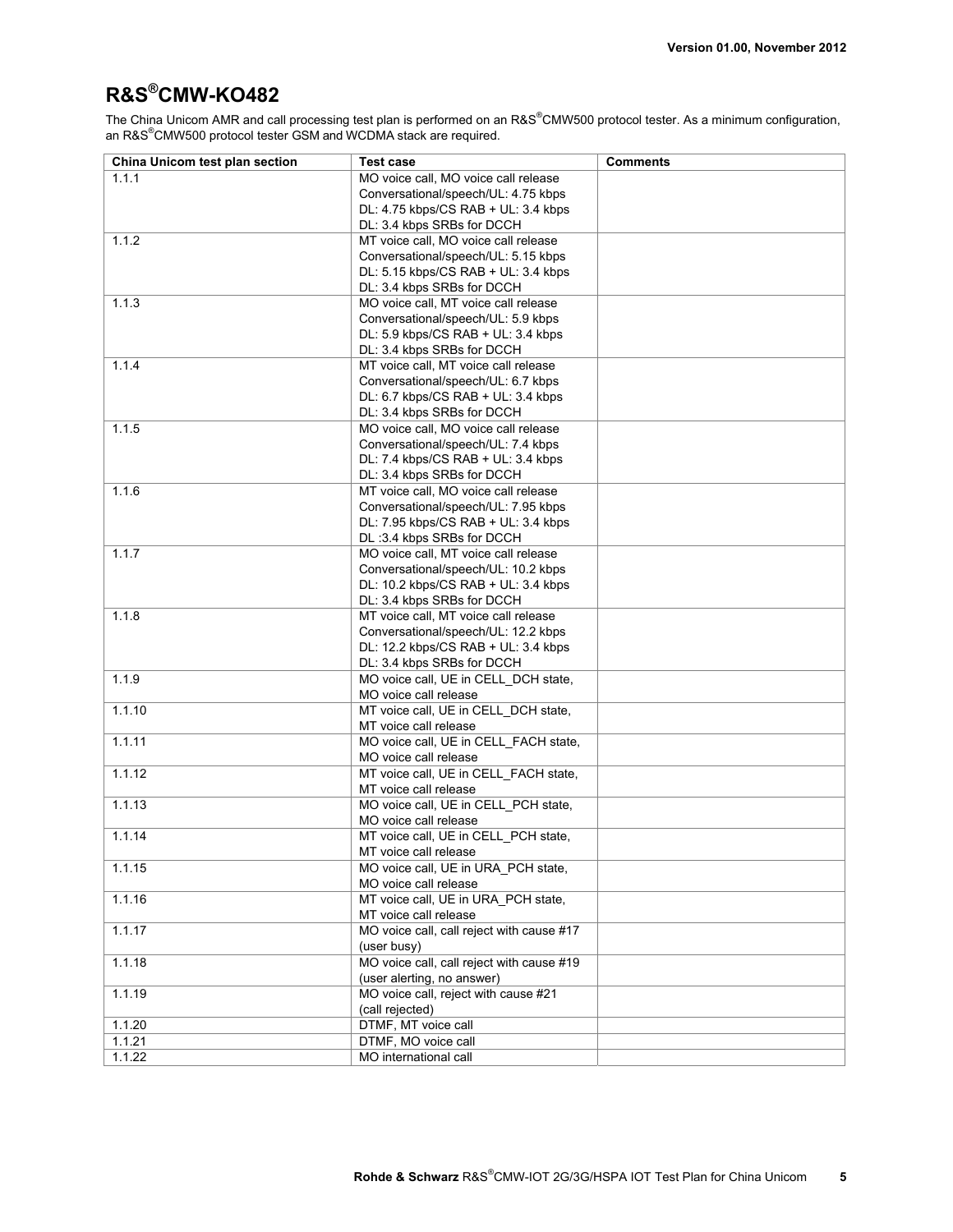## **Ordering information**

| <b>Designation</b>                                           | <b>Type</b>                | Order No.                     |
|--------------------------------------------------------------|----------------------------|-------------------------------|
| <b>Hardware</b>                                              |                            |                               |
| Wideband Radio Communication Tester, with options            | R&S <sup>®</sup> CMW500    | 1201.0002K50                  |
| China Unicom software options on the R&S <sup>®</sup> CMW500 |                            |                               |
| Software License for HSPA                                    | R&S®CMW-KO486              | 1513.7274.02                  |
| Software License for AMR and Call Processing                 | R&S®CMW-KO482              | 1513.7268.02                  |
|                                                              |                            |                               |
| <b>Service options</b>                                       |                            |                               |
| Extended Warranty, one year                                  | R&S <sup>®</sup> WE1CMW500 | Please contact your local     |
| Extended Warranty, two years                                 | R&S <sup>®</sup> WE2CMW500 | Rohde & Schwarz sales office. |
| Extended Warranty, three years                               | R&S <sup>®</sup> WE3CMW500 |                               |
| Extended Warranty, four years                                | R&S <sup>®</sup> WE4CMW500 |                               |
| Extended Warranty with Calibration Coverage, one year        | R&S <sup>®</sup> CW1CMW500 |                               |
| Extended Warranty with Calibration Coverage, two years       | R&S <sup>®</sup> CW2CMW500 |                               |
| Extended Warranty with Calibration Coverage, three years     | R&S <sup>®</sup> CW3CMW500 |                               |
| Extended Warranty with Calibration Coverage, four years      | R&S <sup>®</sup> CW4CMW500 |                               |

### **Extended warranty with a term of one to four years (WE1 to WE4)**

Repairs carried out during the contract term are free of charge  $1$ . Necessary calibration and adjustments carried out during repairs are also covered. Simply contact the forwarding agent we name; your product will be picked up free of charge and returned to you in top condition a couple of days later.

### **Extended warranty with calibration (CW1 to CW4)**

Enhance your extended warranty by adding calibration coverage at a package price. This package ensures that your Rohde & Schwarz product is regularly calibrated, inspected and maintained during the term of the contract. It includes all repairs 1 and calibration at the recommended intervals as well as any calibration carried out during repairs or option upgrades.

**For product brochure, see PD 5214.2833.12 and www.rohde-schwarz.com**

 $\overline{a}$ 

<sup>&</sup>lt;sup>1</sup> Excluding defects caused by incorrect operation or handling and force majeure. Wear-and-tear parts are not included.